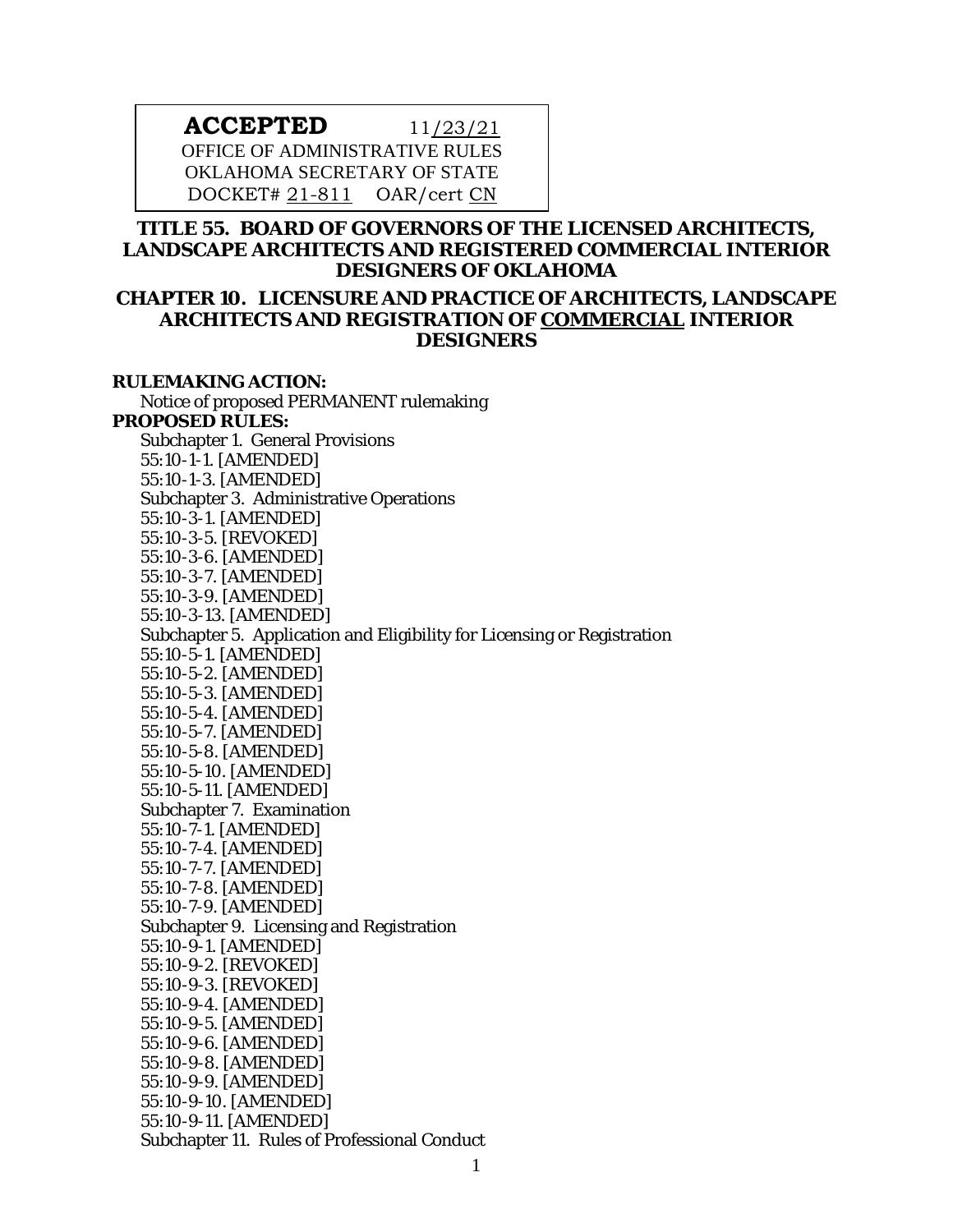55:10-11-1. [AMENDED] 55:10-11-3. [AMENDED] 55:10-11-4. [AMENDED] 55:10-11-5. [AMENDED] 55:10-11-6. [AMENDED] 55:10-11-7. [AMENDED] 55:10-11-8. [AMENDED] 55:10-11-9. [REVOKED] 55:10-11-10. [REVOKED] 55:10-11-11. [REVOKED] 55:10-11-12. [REVOKED] 55:10-11-13. [NEW] Subchapter 13. Organizational Practice 55:10-13-1. [REVOKED] 55:10-13-3. [REVOKED] 55:10-13-5. [AMENDED] 55:10-13-6. [AMENDED] 55:10-13-7. [AMENDED] 55:10-13-8. [AMENDED] 55:10-13-9. [AMENDED] 55:10-13-10. [AMENDED] 55:10-13-11. [REVOKED] 55:10-13-12. [AMENDED] 55:10-13-13. [AMENDED] 55:10-13-14. [REVOKED] 55:10-13-16. [AMENDED] 55:10-13-17. [REVOKED] 55:10-13-18. [REVOKED] 55:10-13-19. [REVOKED] 55:10-13-20. [REVOKED] 55:10-13-21. [REVOKED] Subchapter 15. Violations 55:10-15-1. [AMENDED] 55:10-15-2. [AMENDED] 55:10-15-3. [AMENDED] 55:10-15-4. [AMENDED] 55:10-15-5. [AMENDED] 55:10-15-6. [AMENDED] 55:10-15-7. [AMENDED] 55:10-15-9. [AMENDED] 55:10-15-10. [AMENDED] 55:10-15-11. [AMENDED] 55:10-15-12. [AMENDED] 55:10-15-13. [AMENDED] 55:10-15-15. [AMENDED] 55:10-15-16. [AMENDED] 55:10-15-18. [AMENDED] 55:10-15-19. [AMENDED] 55:10-15-20. [AMENDED] 55:10-15-21. [AMENDED] 55:10-15-22. [AMENDED] 55:10-15-24. [AMENDED] 55:10-15-25. [AMENDED]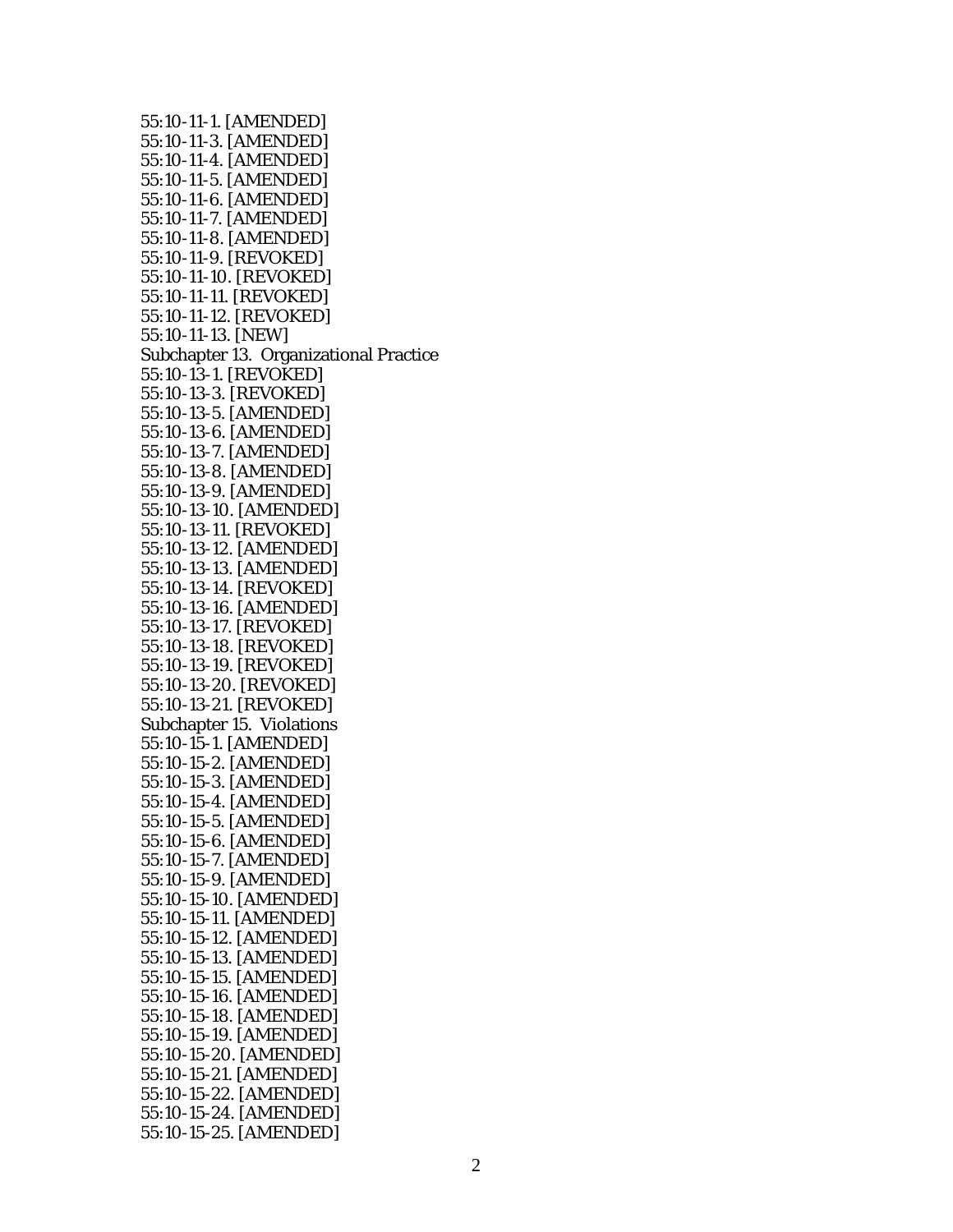Subchapter 17. Continuing Education Requirements 55:10-17-1. [AMENDED] 55:10-17-2. [AMENDED] 55:10-17-3. [AMENDED] 55:10-17-4. [AMENDED] 55:10-17-5. [AMENDED] 55:10-17-6. [AMENDED] 55:10-17-7. [AMENDED] 55:10-17-8. [REVOKED] 55:10-17-9. [AMENDED] 55:10-17-10. [AMENDED] 55:10-17-11. [REVOKED] 55:10-17-12. [REVOKED]

#### **SUMMARY:**

Most of the changes were made to comply with HB1147, which changed the title of Registered Interior Designers and gave them certain privileges. The proposed revisions to Subchapter 1 are expanding definitions and clean-up. Changes to Subchapters 5, 7, and 9 were made to reflect the current licensing criteria and to rearrange information so that it is clear and logical. The proposed changes in Subchapter 11 were made to include Registered Commercial Interior Designers in the professional conduct rules. The changes in Subchapter 15 provide clarification of the violation and hearing process. Changes made in Subchapter 17 were made to update Continuing Education practices. All other Rule changes are simplification or clean-up items that do not change the interpretation or intent of the Rules.

#### **AUTHORITY:**

O.S. 59, Section 46.7 Oklahoma State Architectural and Registered Interior Designers Act; Board of Governors of the Licensed Architects, Landscape Architects and Registered Commercial Interior Designers of Oklahoma.

#### **COMMENT PERIOD:**

Persons wishing to present their views orally or in writing may do so before 4:30 p.m. on Friday, January 14, 2022 at the following address: 220 N.E. 28th Street, Suite 150, Oklahoma City, OK 73105, ATTN: Leslie Hanska, Executive Director, Board of Governors of the Licensed Architects, Landscape Architects and Registered Commercial Interior Designers of Oklahoma. **PUBLIC HEARING:**

A public hearing may be requested before 4:30 p.m. on Friday, January 14, 2022, orally or in writing at the following address: 220 N.E. 28th Street Oklahoma City, Suite 150, Oklahoma City, OK 73105. A formal hearing will then be held on February 9, 2022 to provide an opportunity for qualifying parties to present their views. Each party will be allowed a maximum of 5 minutes to speak.

#### **REQUESTS FOR COMMENTS FROM BUSINESS ENTITIES:**

The Board of Governors of the Licensed Architects, Landscape Architects and Registered Commercial Interior Designers of Oklahoma requests that business entities affected by these proposed amendments provide the Board, within the comment period, in dollar amounts if possible, any increase in the level of direct costs such as fees, and the indirect costs such as reporting, record keeping, equipment, construction, labor, professional services, revenue loss, or other costs expected to be incurred by the particular business entity due to compliance with the proposed rules. Business entities may submit this information in writing, at the above address, before the close of the comment period before 4:30 p.m. on Friday, January 14, 2022 at the following address: 220 N.E. 28th Street, Suite 150, Oklahoma City, OK 73105, ATTN: Leslie Hanska, Executive Director.

## **COPIES OF PROPOSED RULES:**

Copies of the proposed rules may be obtained from the Board of Governors of the Licensed Architects, Landscape Architects and Registered Commercial Interior Designers of Oklahoma, from our website, www.ok.gov/architects, or directly from the office at 220 N.E. 28th Street,